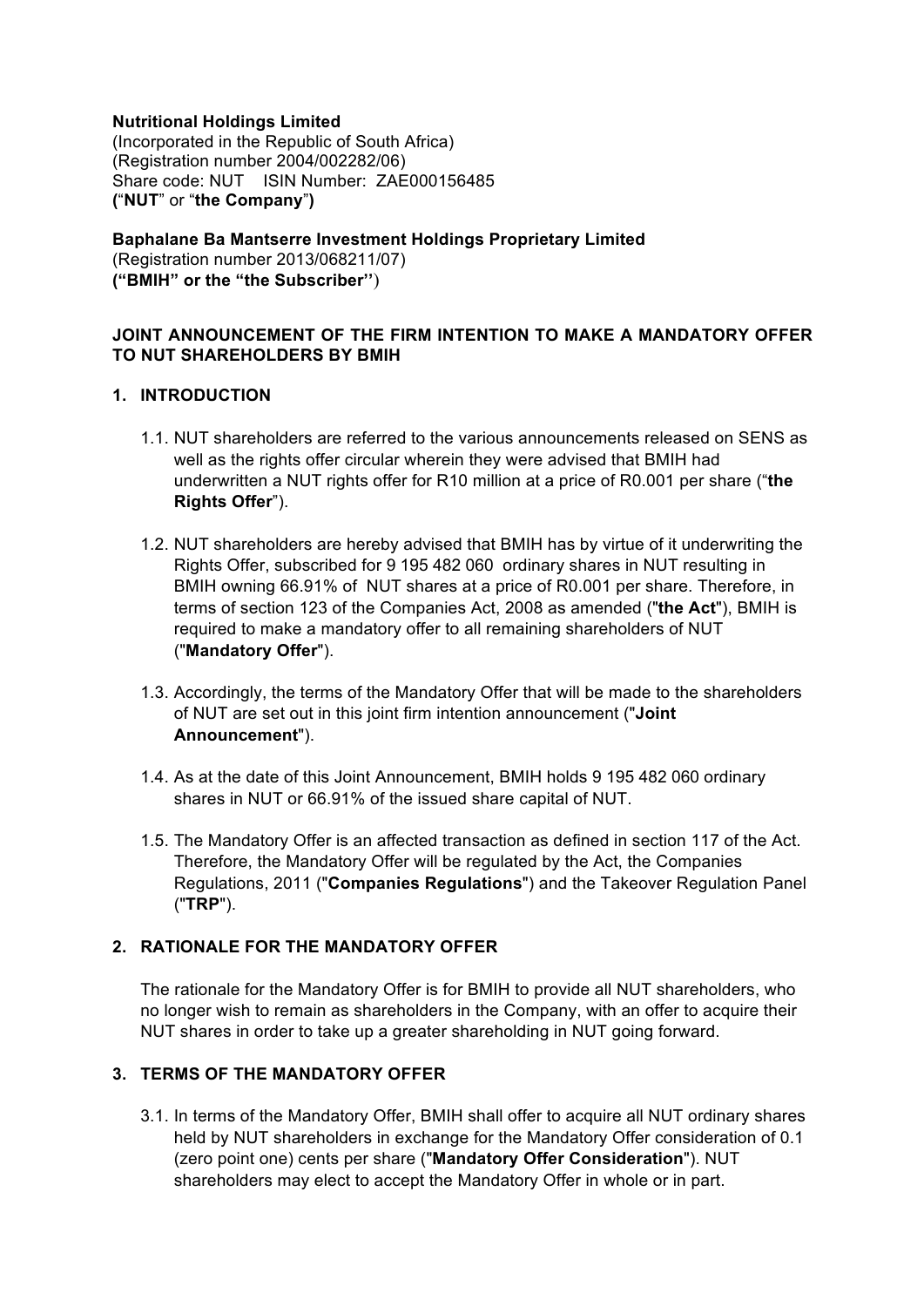- 3.2. The Mandatory Offer Consideration of R0.001 (zero point one) cents per share surrendered in terms of the Mandatory Offer shall be payable in cash.
- 3.3. The Mandatory Offer consideration is the same consideration paid by BMIH when it acquired its interest in NUT.

### **4. Cash Confirmation**

The TRP has been given appropriate written confirmations as contemplated in Regulation 111(4) of the Companies Act Regulations, from Fasken attorneys, situated at Inanda Greens, 54 Wierda Road West, Sandton, 2196 that BMIH has sufficient cash resources and/or facilities available to meet its cash commitments to NUT Shareholders in relation to the Mandatory Offer.

### **5. Amendment or Variation of the Mandatory Offer**

No amendment or variation of the Mandatory Offer shall be valid unless it is agreed to by BMIH in writing and approved by the TRP, provided that BMIH shall not agree to any amendment or variation that has the effect of reducing the Mandatory Offer Consideration.

### **6. No Set-Off of Mandatory Offer Consideration**

Settlement of the Mandatory Offer Consideration pursuant to the Mandatory Offer will be implemented in full in accordance with the terms of the Mandatory Offer without regard to any lien, right of set-off, counterclaim, deduction, withholding or other analogous right to which the BMIH may otherwise be, or claim to be, entitled against any NUT Shareholder.

#### **7. Mandatory Offer not made where unlawful**

The Mandatory Offer does not constitute an offer to purchase or the solicitation of an offer to sell any NUT shares in any jurisdiction in which such Mandatory Offer, solicitation or sale would be unlawful prior to the registration or qualification under the laws of such jurisdiction.

#### **8. Governing Law**

The Mandatory Offer will be governed by and construed in accordance with the laws of South Africa and shall be subject to the exclusive jurisdiction of the South African courts.

# **9. UNCONDITIONAL MANDATORY OFFER**

The Mandatory Offer will not be subject to any conditions precedent.

### **10. ARRANGEMENTS, AGREEMENTS AND UNDERTAKINGS**

10.1. The following beneficial shareholders of NUT indirectly or directly holding:

- RS Etchells, 61 000 000 shares;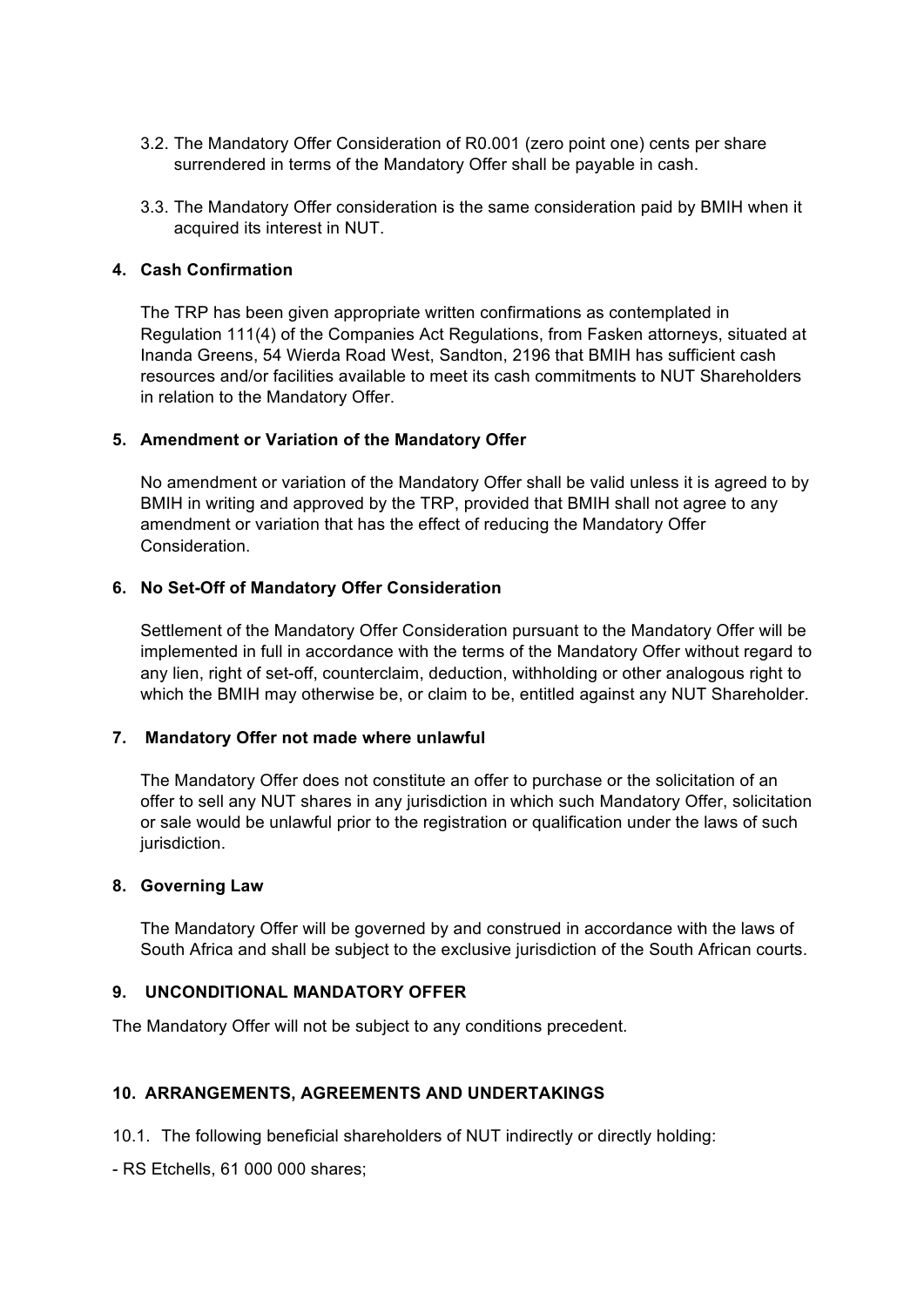- Miss C Smit,125 784 415 shares;
- Imuniti Holdings Employee Share Incentive Trust, 90 000 000 shares;
- Etchells Family Trust, 47 428 088 shares;
- JA Etchells, 49 793 491 shares;
- Pop-Up Trading 39 Pty Limited, 111 845 015 shares;
- AR Pinfold, 339 238 579 shares;
- Kenosi Holdings Pty Limited, 310 000 000 shares; and
- Philisani Pty Limited, 1 000 000 000 Shares,

comprising of a total of 2 135 089 588 of the ordinary shares in NUT or 15.54% of the issued share capital of NUT have signed irrevocable undertakings not to accept the Mandatory Offer.

10.2. Save for set out above there are no arrangements, agreements or undertakings between BMIH, NUT, any director of NUT, any person who was a director of NUT in the previous 12 months, any shareholder of NUT or any shareholder of NUT in the previous 12 months, that is material to the Mandatory Offer.

### **11. OPINIONS AND RECOMMENDATIONS**

As required in terms of the Companies Act and the Companies Regulations, NUT has constituted an independent board, comprising of Dr PJ Mokgothu, Ms PM Chabeli and Mr A Pinfold (the "NUT Independent Board"). The NUT Independent Board has appointed Mazars as the independent expert to provide the NUT Independent Board with external advice in regard to the Mandatory Offer and to make appropriate recommendations to the NUT Independent Board for the benefit of NUT Shareholders. The substance of the external advice and the views of the NUT Independent Board will be detailed in the joint circular referred to below

### **12. FURTHER DOCUMENTATION AND SALIENT DATES**

- 12.1. Further details of the Mandatory Offer will be included in a joint Mandatory Offer circular which is expected to be posted to NUT shareholders on or about 10 October 2018.
- 12.2. The salient dates in relation to the Mandatory Offer will be published on SENS prior to the issuing of the aforementioned joint Mandatory Offer circular.

# **13. DIRECTORS RESPONSIBILITY STATEMENT**

- 13.1. The directors of BMIH, insofar as the information in this Joint Announcement relates to BMIH:
	- 13.1.1. Collectively and individually accept full responsibility for the accuracy of the information given in this Joint Announcement;
	- 13.1.2. Certify that, to the best of their knowledge and belief, the information in this Joint Announcement is true and correct; and